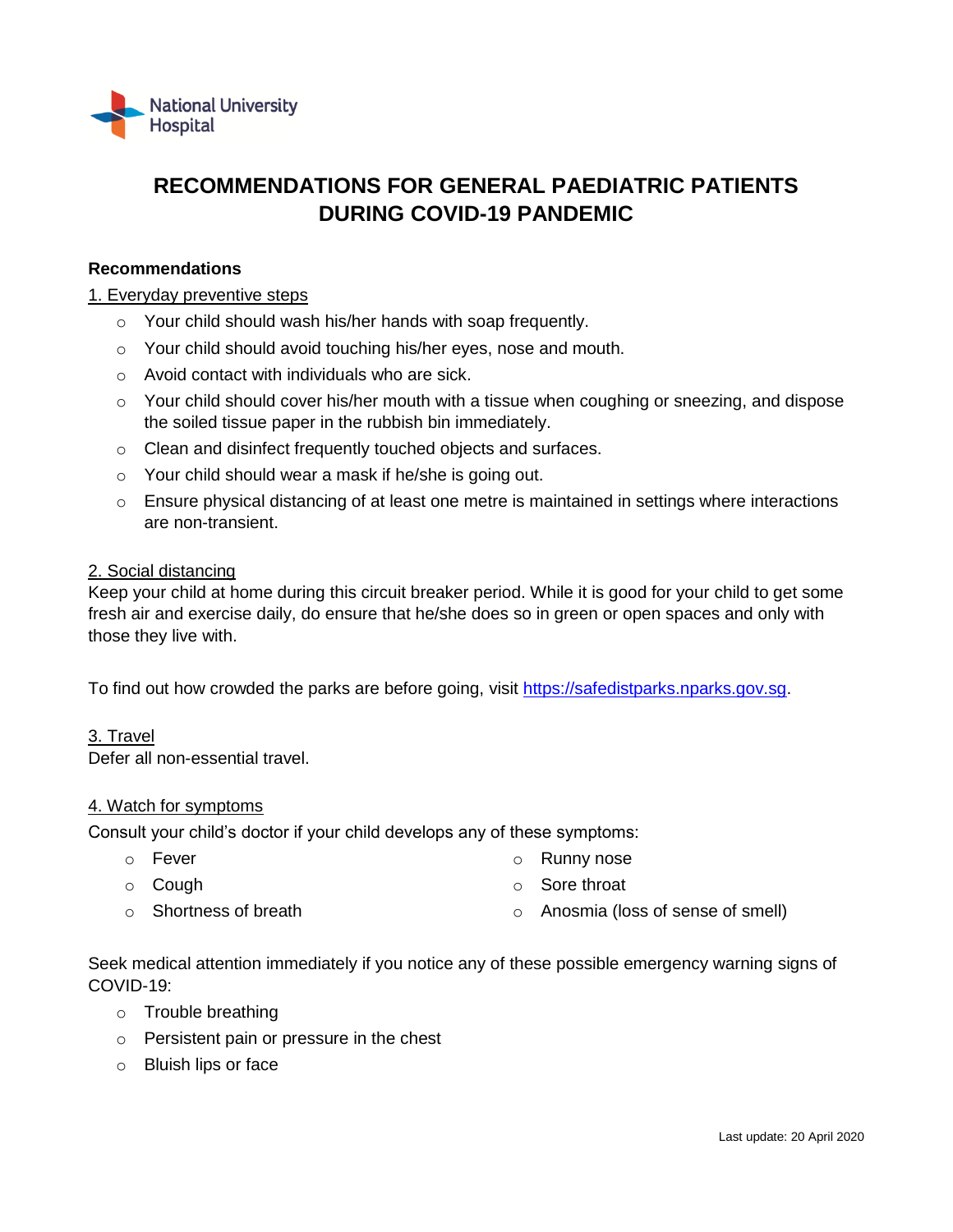# 5. Notify your child's doctor if:

- o Your child has come into contact with someone with COVID-19
- o Your child is unwell with COVID-19 symptoms

## **Mealtimes**

In view of the circuit breaker measures, you may be feeling stressed about managing all of your child's meals at home. Here are some tips to help you cope:

## 1. Keep your child on the same eating schedule

- $\circ$  Children need to eat around 3 meals and 2 snacks a day. Try to offer your child snacks in between his/her 3 main meals.
- $\circ$  Try to restrict your child's access to the kitchen. Avoid letting him/her 'graze' on snacks or drinks throughout the day as this can fill them up and affect their appetite for meals.

## 2. Eat together as a family!

Our busy work schedules may make it hard to have dinners together regularly. Take this opportunity where everyone is at home together to have family meals more often.

#### 3. Have your child involved in meal preparations

- $\circ$  Find ways to make mealtimes fun! Identify opportunities for your child to help in meal preparation and clean up. This can be a great way to get them interested in foods that they may not usually eat.
- $\circ$  For older children, you can ask your child help you to plan the meals and snacks your family will have over the next week.

# **Home-based Learning**

Home-based learning is new to many children and families. This is a major change to the daily routines that children and their caregivers are used to. It may be challenging for the caregivers to cope with this while having to work from home. Here are some tips:

#### 1. Create a daily schedule for your child

- $\circ$  This should represent the flow of events that will take place during the day, rather than strict timings to adhere to.
- $\circ$  Depending on the age of your child, this can take the form of words, illustrations or photographs of the various tasks. There are free visual schedules that you can download online.
- $\circ$  Using a timer can provide your child with a visual and/or audio cue for when the next activity is due.
- $\circ$  Keep to the same wake, meal and sleep timings as a child's regular routines would help with predictability for both you and your child.
- o Be familiar with the timing of your child's online educational activities and plan your important work meetings or conference calls at other times.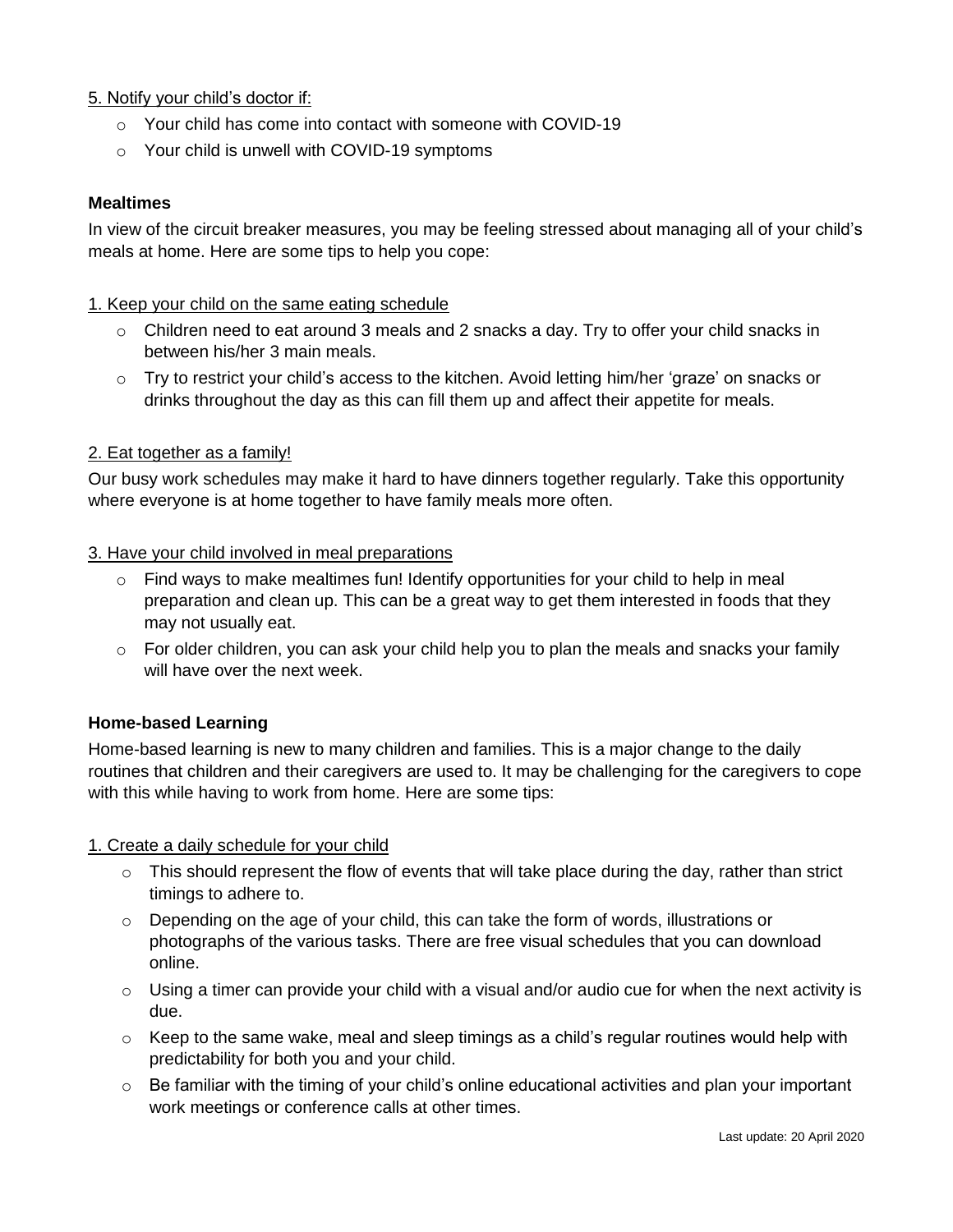- $\circ$  Allocate time for your child to have your attention and for when your child has to be engaged in an activity alone as you have to work. Indicate this on your child's schedule.
- o If your child still naps, make use of the naptime to do your work or have some me-time.
- 2. Allocate where the study/work area is for everyone at home.

## 3. Allow choices

 $\circ$  During meal times or free play time, allowing the child to choose between 2 to 3 acceptable choices will help the child to feel more in control and less anxious about the current situation.

## 4. Ask for help

- $\circ$  If you are not familiar with the technology platforms your child's school is using, seek help from teachers or from other parents.
- $\circ$  If you do not have access to a laptop or internet at home, let the teachers know.

#### 5. Expectations

- o Home-based learning is meant to maintain some learning for the children. You are not meant to replace the role of teachers. Try your best, but do not lose sleep over this.
- $\circ$  Keep an open mind, lower expectations and accept that there will be some challenges while you and your family try to adjust to the new routines.

6. Make use of the technology platforms your child's school is using to help your child stay connected with his/her peers and teachers. This will help your child retain his/her social networks.

# Useful websites on home-based learning:

- o <https://www.moe.gov.sg/parentkit>
- o [https://www.nie.edu.sg/teacher-education/useful-resources-for-HBL-WFH/tips-for-parents-for](https://www.nie.edu.sg/teacher-education/useful-resources-for-HBL-WFH/tips-for-parents-for-working-from-home-(wfh))[working-from-home-\(wfh\)](https://www.nie.edu.sg/teacher-education/useful-resources-for-HBL-WFH/tips-for-parents-for-working-from-home-(wfh))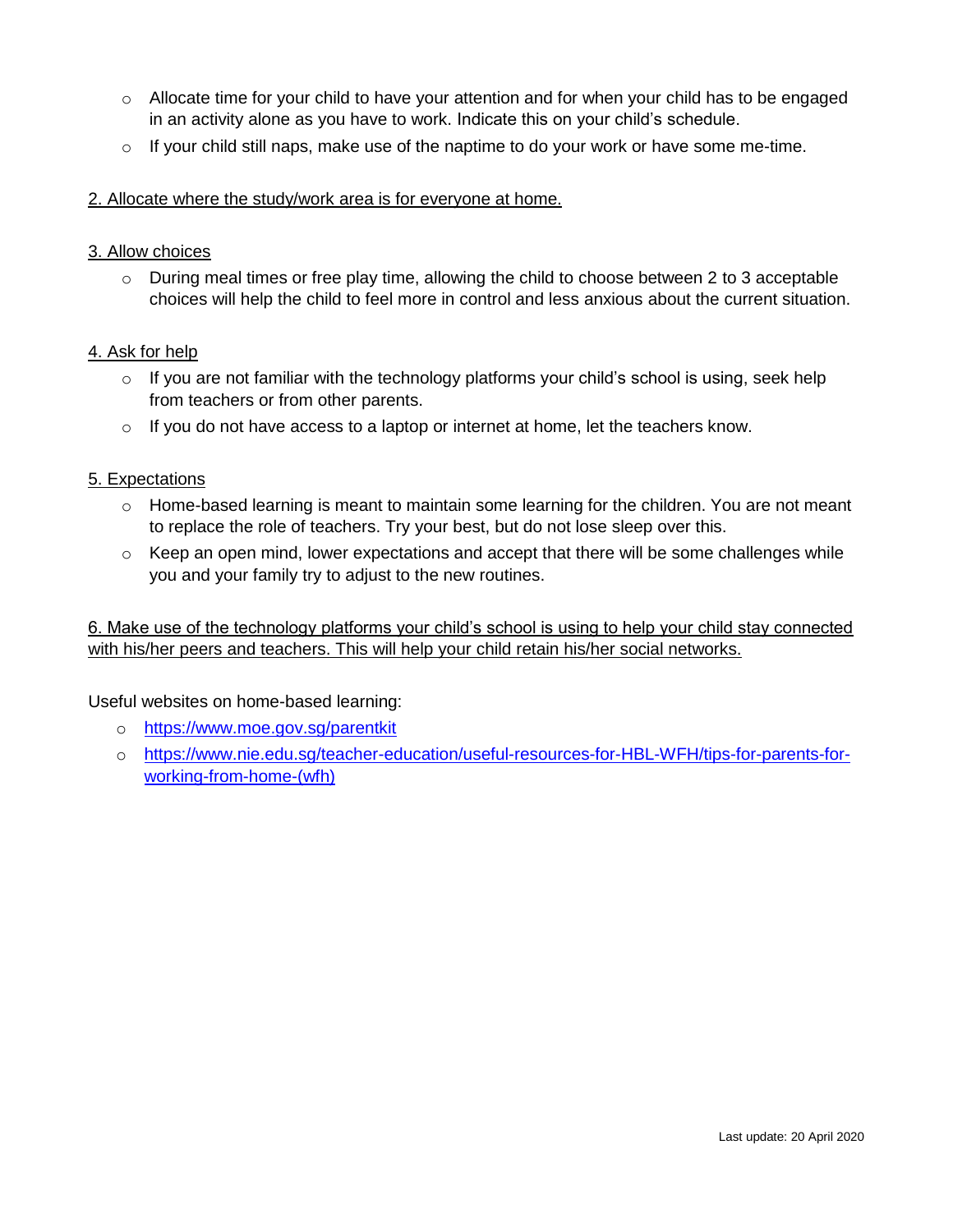# **Appointments and Medicines**

Non-urgent clinic appointments may be deferred by 1 to 2 months in consultation with your child's primary paediatrician. It is important to ensure that your child has sufficient medication supply to last till the next clinic visit. Our outpatient pharmacy supplies maximum 3 months' worth of medications. Should the medications run out before the next clinic visit, caregivers can contact the clinic for the same prescription.

Tele-consultation is also possible. Please explore this option with your child's doctor if you have questions. A face-to-face consult may be important for the doctor to decide on the best management for your child. In this case, a tele-consult may not be appropriate.

All children who are unwell and have been issued a medical certificate (MC) must comply with the stay at home notice for the entire duration of their MC. Persons who do not comply will be liable to a fine of up to \$10,000, or imprisonment up to six months, or both, under the Infectious Diseases Act. They should only leave home to seek medical attention.

National University Hospital has measures in place to ensure that patients and their caregivers are screened according with the latest MOH guidelines.

We allow one caregiver per paediatric patient for our outpatient clinic visits. This excludes newborns or non-ambulant paediatric patients on wheelchairs or strollers who are permitted two caregivers.

During the circuit breaker period, all visitors are required to wear a mask – please bring along a mask when accompanying your child for his/her appointment. For caregivers or visitors, kindly take note **not** to visit the hospital if you:

- o Have fever, cough, shortness of breath, blocked or runny nose, sore throat or anosmia OR
- o Had close contact with a person with COVID-19 in the last 14 days OR
- o Travelled out of Singapore in the last 14 days

Caregivers and visitors who meet any of the criteria above, as well as children below 12 who are not seeing a doctor, will not be allowed to enter our clinic.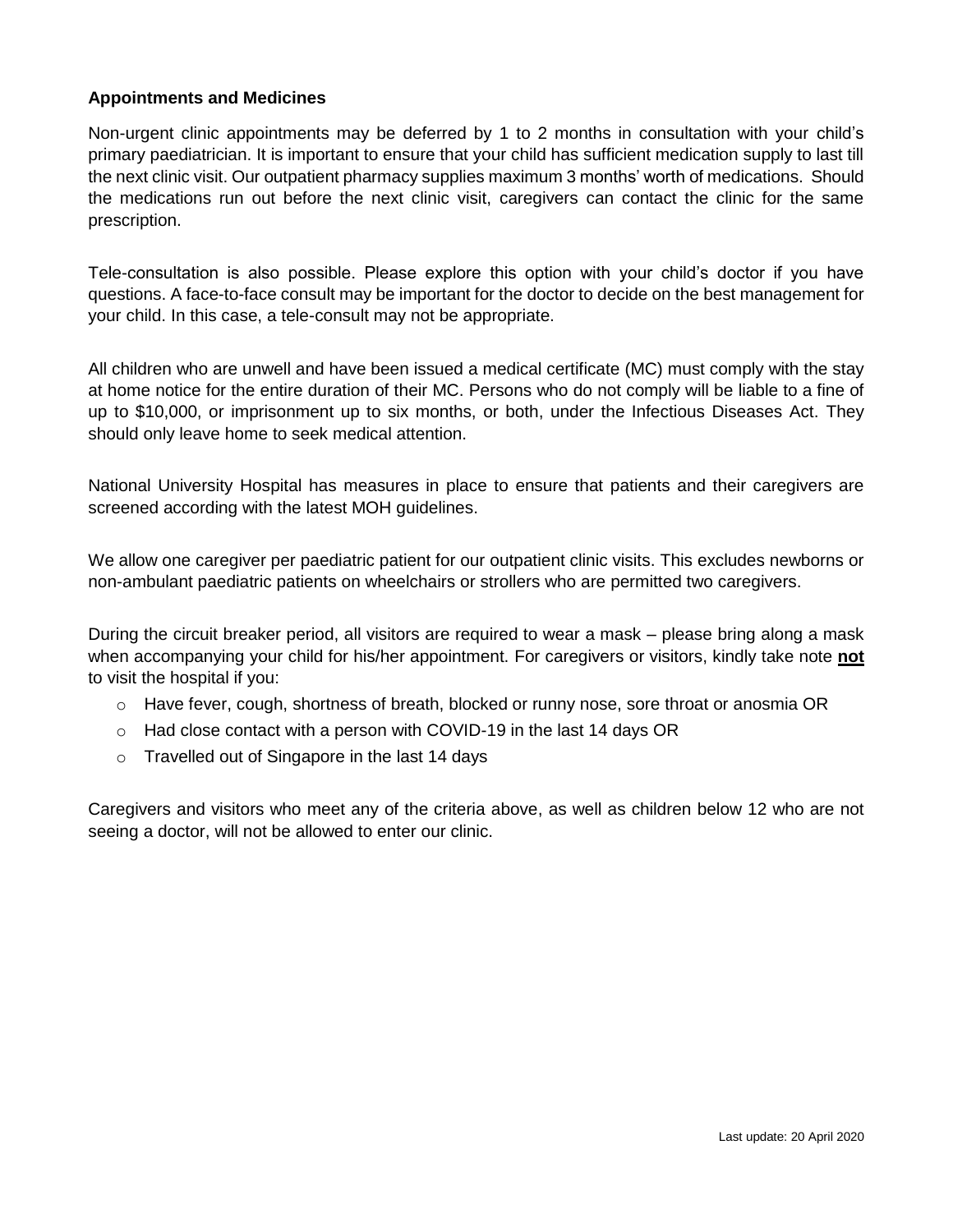# **COVID-19 Information Resources**

MOH COVID-19 hotline: 1800 333 9999

Websites on COVID-19 situation:

- o [www.moh.gov.sg/covid-19](http://www.moh.gov.sg/covid-19)
- o [www.gov.sg/features/covid-19](http://www.gov.sg/features/covid-19)

To keep yourself updated about the latest COVID-19 situation on the go, you can sign up for updates through:

- o WhatsApp: go.gov.sg/whatsapp
- o Telegram: go.gov.sg/govsg-telegram

For a full list of resources available and any questions you may have, you can refer to [www.go.gov.sg/covid-resources](http://www.go.gov.sg/covid-resources)

# **Community Resources**

National CARE hotline (for those facing anxiety and stress): 6202 6868

| <b>Services</b>                                                  | <b>Description</b>                                                                                                                                                                                                                                                                                                                                                                                                                                                                                         | <b>Address</b>                                                                                                                                                                                | <b>Contact</b>                                                        |
|------------------------------------------------------------------|------------------------------------------------------------------------------------------------------------------------------------------------------------------------------------------------------------------------------------------------------------------------------------------------------------------------------------------------------------------------------------------------------------------------------------------------------------------------------------------------------------|-----------------------------------------------------------------------------------------------------------------------------------------------------------------------------------------------|-----------------------------------------------------------------------|
| <b>ComCare / Ministry</b><br>of Social and Family<br>Development | For low-income individuals<br>and families who may<br>require any form of social<br>assistance which includes<br>financial assistance.                                                                                                                                                                                                                                                                                                                                                                     |                                                                                                                                                                                               | Tel: 1800 222 0000<br>(Mondays to Sundays<br>from 7am to 12 midnight) |
| <b>Family Service</b><br><b>Centres</b>                          | <b>Family Service Centres</b><br>(FSCs) are based in the<br>community to provide help<br>and support to individuals<br>and families in need. They<br>are staffed by social<br>service professionals.<br>You can call, walk in or<br>email the FSCs for help in<br>some of these areas:<br>Improve parent-child<br>$\circ$<br>relationship<br>Enhance self-<br>$\circ$<br>awareness and couple<br>relationships<br>Manage violence in<br>$\circ$<br>the family and obtain<br>support from other<br>agencies | If you are unsure of<br>which FSC to<br>contact, please visit<br>the FSC E-locator to<br>find the FSC nearest<br>your home:<br>https://www.msf.gov.<br>sg/dfcs/familyservice<br>/default.aspx | $\overline{\phantom{0}}$                                              |
| Hotline /<br>Samaritans of                                       | Provide emotional support<br>for individuals having                                                                                                                                                                                                                                                                                                                                                                                                                                                        |                                                                                                                                                                                               | Tel: 1800 221 4444<br>(24 hours)                                      |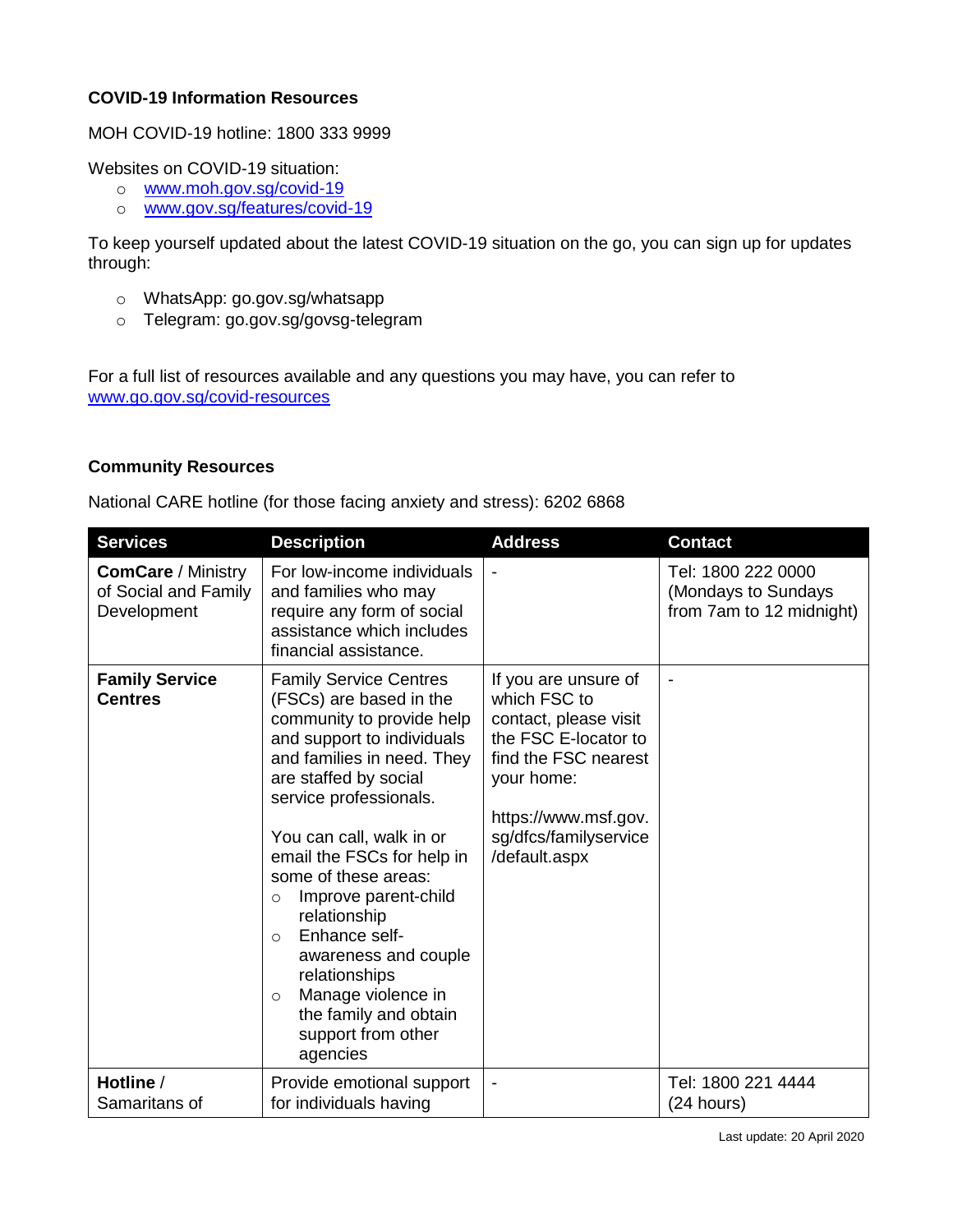| <b>Services</b>                                                                          | <b>Description</b>                                                                                                                                                                                                 | <b>Address</b>                                                                      | <b>Contact</b>                                                                                                                                        |
|------------------------------------------------------------------------------------------|--------------------------------------------------------------------------------------------------------------------------------------------------------------------------------------------------------------------|-------------------------------------------------------------------------------------|-------------------------------------------------------------------------------------------------------------------------------------------------------|
| Singapore (SOS)                                                                          | difficulty coping during a<br>crisis, thinking of suicide<br>or affected by suicide.                                                                                                                               |                                                                                     | Email: pat@sos.org.sg                                                                                                                                 |
| <b>Counselling</b><br>Helpline /<br>Singapore<br>Association of<br><b>Mental Health</b>  | Provide information and<br>assistance on mental<br>health matters and<br>psychosocial issues.                                                                                                                      | $\overline{\phantom{a}}$                                                            | Tel: 1800 283 7019<br>(Mondays to Fridays<br>from 9am to 6pm, except<br>public holidays)                                                              |
| <b>Helpline / Clarity</b><br>Singapore Limited                                           | Provide emotional support<br>for individuals<br>experiencing stress,<br>anxiety, anger and<br>depression.                                                                                                          |                                                                                     | Tel: 6757 7990<br>(Mondays and Fridays<br>from 8.30am to 5.30pm,<br><b>Tuesdays to Thursdays</b><br>from 9am to 6pm,<br>Saturdays from 9am to<br>4pm) |
| <b>Hotline</b><br><b>Counselling / Care</b><br><b>Corner Counselling</b><br>Centre       | Provide emotional support<br>for Mandarin-speaking<br>individuals.                                                                                                                                                 |                                                                                     | Tel: 1800 3535 800<br>(Mondays to Sundays<br>from 10am to 10pm.<br>Closed on public<br>holidays)                                                      |
| eCounselling<br>Centre (eC2)<br>Service Provider:<br>Fei Yue Community<br>Service        | eC2 is an online facility<br>offering free counselling to<br>youths.                                                                                                                                               | Project 180 (Youth<br>Services)<br>145 Simei Street 2<br>#01-06<br>Singapore 520145 | Tel: 6422 1599 ext 599<br>Email:<br>project180@fycs.org                                                                                               |
| <b>Yuan Yuan</b><br><b>Helpline</b><br>(Mandarin) / Shan<br>You                          | Offers service to<br>individuals facing<br>bereavement, critical<br>illness, unexpected<br>challenges in their lives or<br>who may just need a<br>listening ear.                                                   | $\blacksquare$                                                                      | Tel: 6741 0078<br>(Mondays to Fridays<br>from 12pm to 6pm and<br>Saturdays from 1pm to<br>5pm. Closed on Sundays<br>and Public Holidays)              |
| HELP123 / TOUCH<br><b>Community Services</b><br>and Fei Yue<br><b>Community Services</b> | Provide basic counselling<br>and relevant information<br>for young people, parents,<br>caregivers and educators<br>on cyber wellness related<br>issues.<br>Webchat is also available<br>at https://www.help123.sg/ | $\blacksquare$                                                                      | Tel: 1800 6123 123<br>(Mondays to Fridays<br>from 10am to 6pm)<br>Webchat is available on<br>Mondays to Fridays from<br>2pm to 10pm.                  |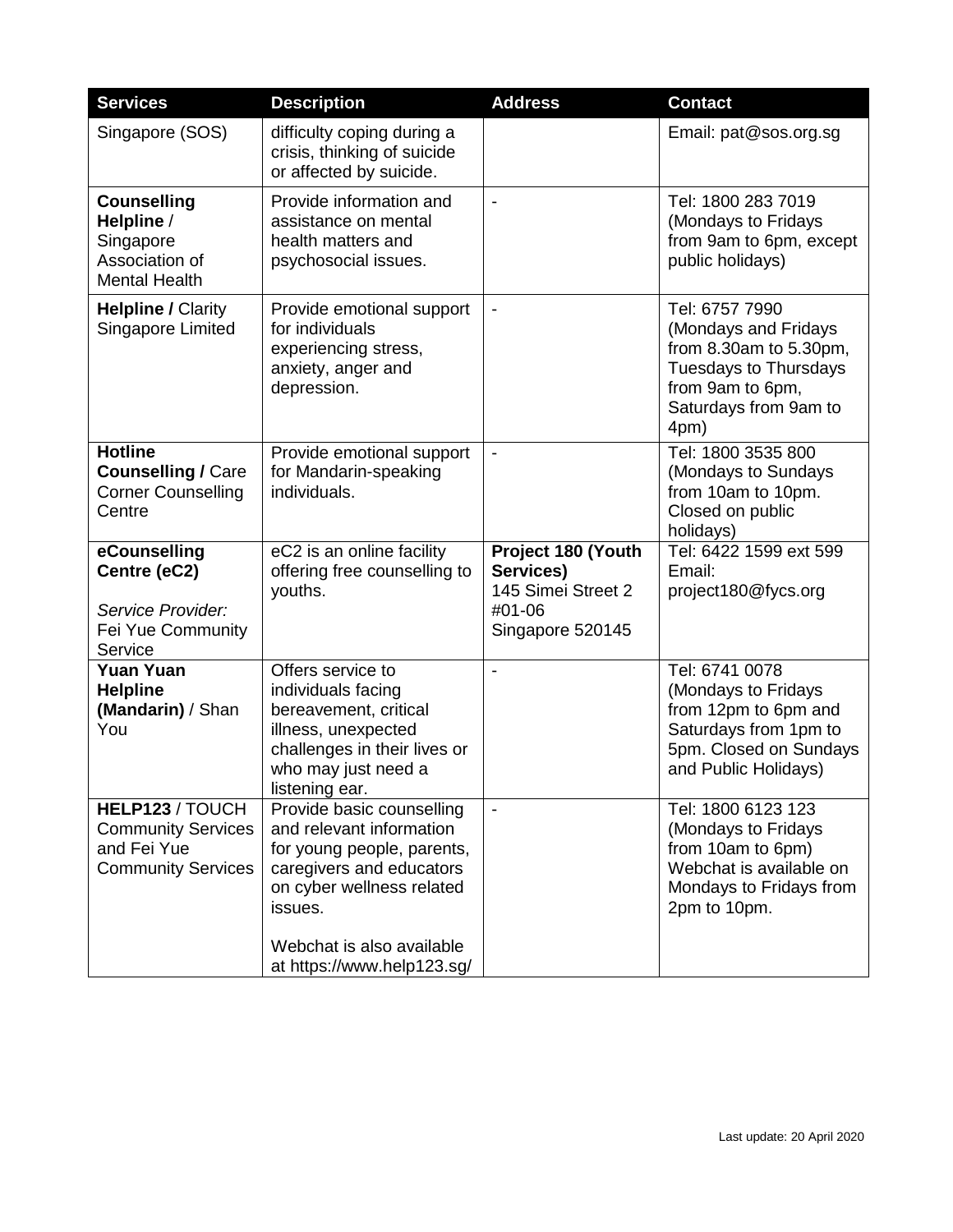| <b>Services</b>                                                                                                                                                                  | <b>Description</b>                                                                                                                                                                                                                                                                                                                                                                                                                                                         | <b>Address</b>                                                                                                                                                                                                                                                                                                                                                                                                        | <b>Contact</b>                                                                                                                                                    |
|----------------------------------------------------------------------------------------------------------------------------------------------------------------------------------|----------------------------------------------------------------------------------------------------------------------------------------------------------------------------------------------------------------------------------------------------------------------------------------------------------------------------------------------------------------------------------------------------------------------------------------------------------------------------|-----------------------------------------------------------------------------------------------------------------------------------------------------------------------------------------------------------------------------------------------------------------------------------------------------------------------------------------------------------------------------------------------------------------------|-------------------------------------------------------------------------------------------------------------------------------------------------------------------|
| <b>National Addictions</b><br><b>Management</b><br><b>Service (NAMS)</b><br><b>Satellite Clinics</b><br>Service Provider:<br><b>National Addictions</b><br>Management<br>Service | The clinics help those who<br>have an addiction problem<br>or know of a loved one<br>who may need help. The<br>care team specialising in<br>addictions can provide a<br>thorough assessment and<br>customise a treatment<br>plan for the clients and<br>their family.<br>For treatment and<br>comprehensive services,<br>clients are encouraged to<br>visit the NAMS clinic at the<br>Institute of Mental Health<br>or NAMS satellite clinics at<br>Queenstown or Geylang. | <b>NAMS Clinic</b><br>Blk 9 (Level 1)<br><b>Buangkok Green</b><br>Medical Park, 10<br><b>Buangkok View</b><br>Singapore 539747<br><b>Community</b><br><b>Wellness Clinic,</b><br>Queenstown<br>Queenstown<br>Polyclinic<br>580 Stirling Road,<br>Level 4 Singapore<br>148958<br><b>Community</b><br><b>Wellness Clinic,</b><br>Geylang<br>Geylang Polyclinic<br>21 Geylang East<br><b>Central Singapore</b><br>389707 | For more information and<br>appointment:<br>Call 6-RECOVER<br>$(6-7326837)$ .                                                                                     |
| <b>Counselling &amp;</b><br><b>Support Group</b><br>Service Provider:<br><b>TOUCH Community</b><br><b>Services</b>                                                               | Provide mental health<br>counselling for students<br>who might be at the onset<br>of developing a mental<br>health condition. In<br>addition, they will be part<br>of a support group, named<br>Upper Room, that will help<br>them build resilience<br>within.                                                                                                                                                                                                             | <b>TOUCH Youth</b><br><b>Intervention</b><br>5 Stadium Walk,<br>Leisure Park<br>Kallang, #04-02<br>Singapore 397693                                                                                                                                                                                                                                                                                                   | Tel: 6730 9552<br>Email:<br>mentalhealth@touch.org.<br>sg (By appointment only)                                                                                   |
| TOUCHLine /<br><b>TOUCH Community</b><br><b>Services</b>                                                                                                                         | Provide emotional support<br>and practical advice for<br>ages 12 to 25 years old on<br>gaming addiction,<br>Internet-related issues and<br>information on youth<br>programmes.                                                                                                                                                                                                                                                                                             |                                                                                                                                                                                                                                                                                                                                                                                                                       | Tel: 1800 377 2252<br>(Mondays to Fridays<br>from 9am to 6pm,<br>excluding Public<br>Holidays and eve of<br>Christmas, New Year's<br>Day and Chinese New<br>Year) |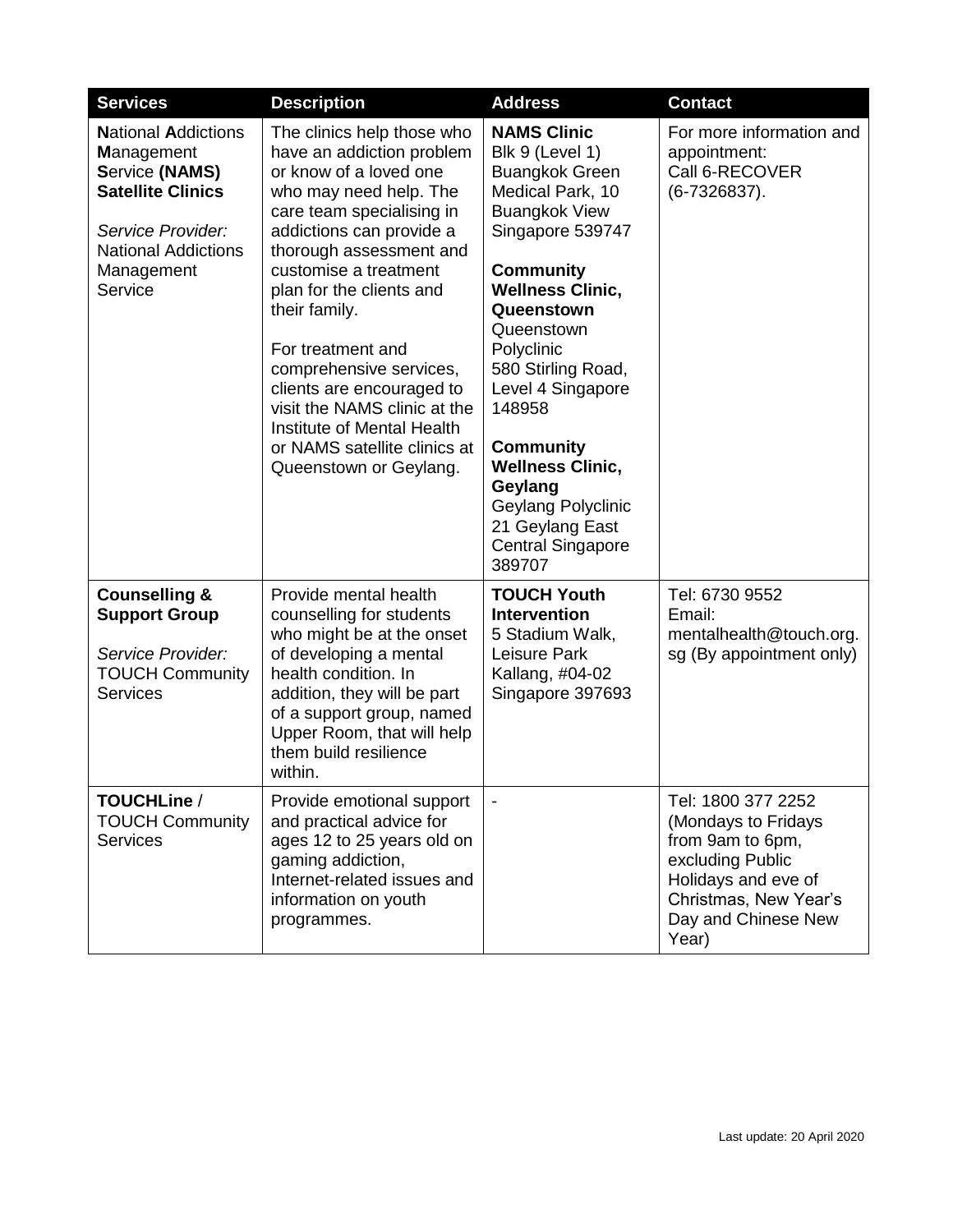| <b>Services</b>                                                                                                | <b>Description</b>                                                                                                                                                                                                                                                                                                                                                                                                                                                                                                                                                                                                                                                                                                                                                                | <b>Application</b>                                                                                                                                                                                                                                                                                                                                                                                                                                                                       |
|----------------------------------------------------------------------------------------------------------------|-----------------------------------------------------------------------------------------------------------------------------------------------------------------------------------------------------------------------------------------------------------------------------------------------------------------------------------------------------------------------------------------------------------------------------------------------------------------------------------------------------------------------------------------------------------------------------------------------------------------------------------------------------------------------------------------------------------------------------------------------------------------------------------|------------------------------------------------------------------------------------------------------------------------------------------------------------------------------------------------------------------------------------------------------------------------------------------------------------------------------------------------------------------------------------------------------------------------------------------------------------------------------------------|
| <b>Financial Support</b><br>For Singaporeans /<br><b>Permanent</b><br><b>Residents Affected</b><br>by COVID-19 | <b>Temporary Relief Fund</b><br>$\circ$<br>The Temporary Relief Fund supports<br>lower- and middle-income Singapore<br><b>Citizens and Permanent Residents</b><br>affected by the economic impact of<br>COVID-19 and who need immediate<br>financial help with basic living<br>expenses                                                                                                                                                                                                                                                                                                                                                                                                                                                                                           | <b>Temporary Relief Fund</b><br>$\circ$<br>You can apply for<br>Temporary Relief Fund at all<br>24 Social Service Offices<br>(SSOs) and 108 Community<br>Centres/Clubs (CCs) or<br>online via SingPass at<br>go.gov.sg/temporary-relief-<br>fund.                                                                                                                                                                                                                                        |
|                                                                                                                | <b>COVID-19 Support Grant</b><br>$\circ$<br><b>Singapore Citizens or Permanent</b><br>Residents, aged 16 years and above,<br>who are presently unemployed due to<br>retrenchment or contract termination<br>as a result of the economic impact of<br>COVID-19 can apply for the COVID-19<br>Support Grand.<br><b>The Courage Fund</b><br>$\circ$<br>The Courage Fund will help affected<br>lower-income households (with at least<br>one Singapore Citizen or Permanent<br>Resident) whose family member(s)<br>have contracted COVID-19 or are on<br>Stay-Home Notice (SHN), mandatory<br>Leave of Absence (LOA) or Home<br>Quarantine Order (QO).<br>For more information on the applications,<br>please visit<br>https://www.msf.gov.sg/assistance/Pages/<br>covid19relief.aspx | <b>COVID-19 Support Grant</b><br>$\circ$<br>You can apply for COVID-19<br>Support Grant at all 24<br>SSOs and 108 Community<br>Centres/Clubs.<br><b>The Courage Fund</b><br>$\circ$<br>You can apply for The<br>Courage Fund at all 24<br>SSO <sub>s</sub> .<br>To find out the nearest SSO to<br>you, visit<br>https://www.msf.gov.sg/dfcs/sso<br>/default.aspx.<br>To find out the nearest CC to<br>you, visit<br>https://www.pa.gov.sg/our-<br>network/community-<br>clubs/locate-cc. |

Source: National Council of Social Service (NCSS) and Ministry of Social and Family Development (MSF)

For more details on these services, please refer to: [www.ncss.gov.sg](http://www.ncss.gov.sg/)